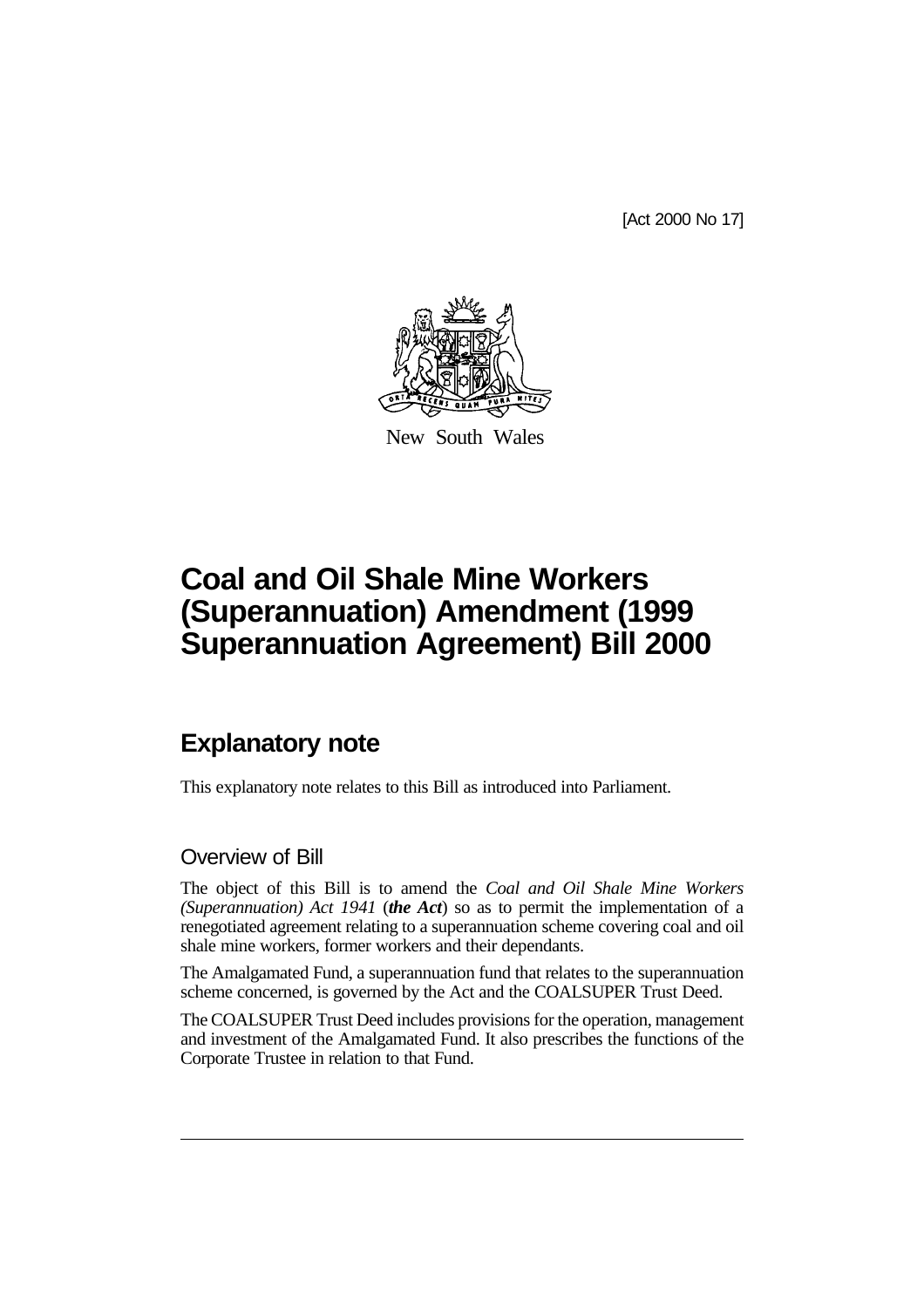Explanatory note

The Amalgamated Fund consists of an accumulation benefit fund (*Part 2 of the Fund*) and a defined benefit fund (*Part 3 of the Fund*). Part 3 of the Fund was closed to new members in January 1993.

The provisions of the Act and the COALSUPER Trust Deed that are currently in force reflect an agreement (the *Restructuring Agreement)* made in 1992 between representatives of coal mine owners and representatives of coal mine employees.

This Bill amends the Act so as to permit the implementation of a renegotiated agreement (the *1999 Superannuation Agreement*) relating to the Amalgamated Fund. That Agreement was made between the same parties (or their successors) as the Restructuring Agreement.

The 1999 Superannuation Agreement provides, among other things, for the following:

- (a) an option for certain mine workers to elect to convert their entitlement to a defined benefit in Part 3 of the Fund to an accumulation benefit in Part 2 of the Fund,
- (b) a reduction in the amount that mine owners are currently required to contribute to Part 3 of the Fund to reduce the unfunded liability of that Part (because that unfunded liability has been significantly reduced by contributions to date),
- (c) increases in certain mine workers' pensions (*Column 5 pensions*), to be funded by employer contributions to Part 3 of the Fund,
- (d) the future indexation of those pensions in accordance with the Consumer Price Index, to be funded by part of the salary sacrifice contributions of certain mine workers,
- (e) changes to other rates at which payments are currently made to the Fund in respect of mine workers who are not members of Part 3 of the Fund (including those who exercise the option referred to in paragraph (a)),
- (f) changes to the accounts and reserves into which payments to the Amalgamated Fund are made (including, in the case of mine workers who direct that their salary sacrifice contributions be made to a superannuation fund other than Part 2 of the Fund, a new requirement that payments be made to that other fund),
- (g) provision for the distribution of any surplus that might arise in Part 3 of the Fund,
- (h) variation of the Restructuring Agreement.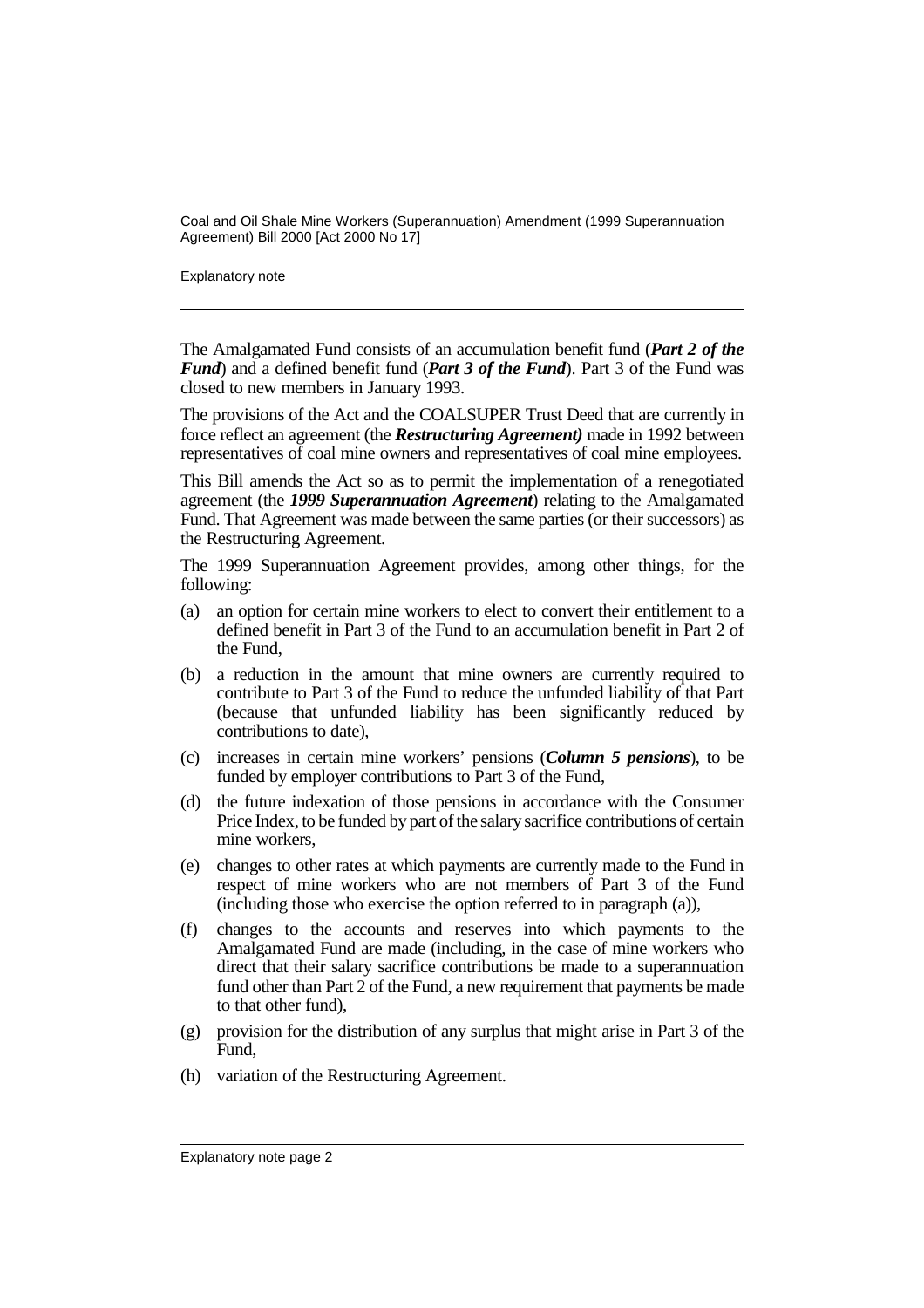Explanatory note

# Outline of provisions

**Clause 1** sets out the name (also called the short title) of the proposed Act.

**Clause 2** provides for the commencement of the proposed Act on 1 July 2000.

**Clause 3** is a formal provision giving effect to the amendments to the *Coal and Oil Shale Mine Workers (Superannuation) Act 1941* set out in Schedule 1.

# **Schedule 1 Amendments**

## **Definitions**

**Schedule 1 [1]**, **[2]** and **[3]** amend section 2 (Definitions) of the Act. Schedule 1 [1] inserts definitions of certain terms for the purposes of the proposed new provisions of the Act. Schedule 1 [2] omits a definition that is no longer required and Schedule 1 [3] amends the definition of *Restructuring Agreement* in consequence of the 1999 Superannuation Agreement.

# **COALSUPER Trust Deed**

**Schedule 1 [4]** inserts proposed subsection (4A) in section 15C (Corporate Trustee to maintain trust deed and governing rules) of the Act. The proposed subsection requires the COALSUPER Trust Deed to empower the Corporate Trustee:

- (a) to determine the priority of claims on the Amalgamated Fund on the winding-up of that Fund or on the occurrence of any event that, in the opinion of the Corporate Trustee, makes such a determination necessary or appropriate, and
- (b) to distribute any surplus that arises in Part 3 of the Fund.

**Schedule 1 [5]** inserts a further subsection in section 15C to make it clear that a conversion of a defined benefit in Part 3 of the Fund to an accumulation benefit in Part 2 of the Fund (as contemplated by clause 4.1 of the 1999 Superannuation Agreement) does not contravene the provision of the Act that requires the Corporate Trustee to ensure that the COALSUPER Trust Deed does not in any way restrict or remove a right that a mine worker had when that Deed (or any amendment to, or substitution of, that Deed) took effect.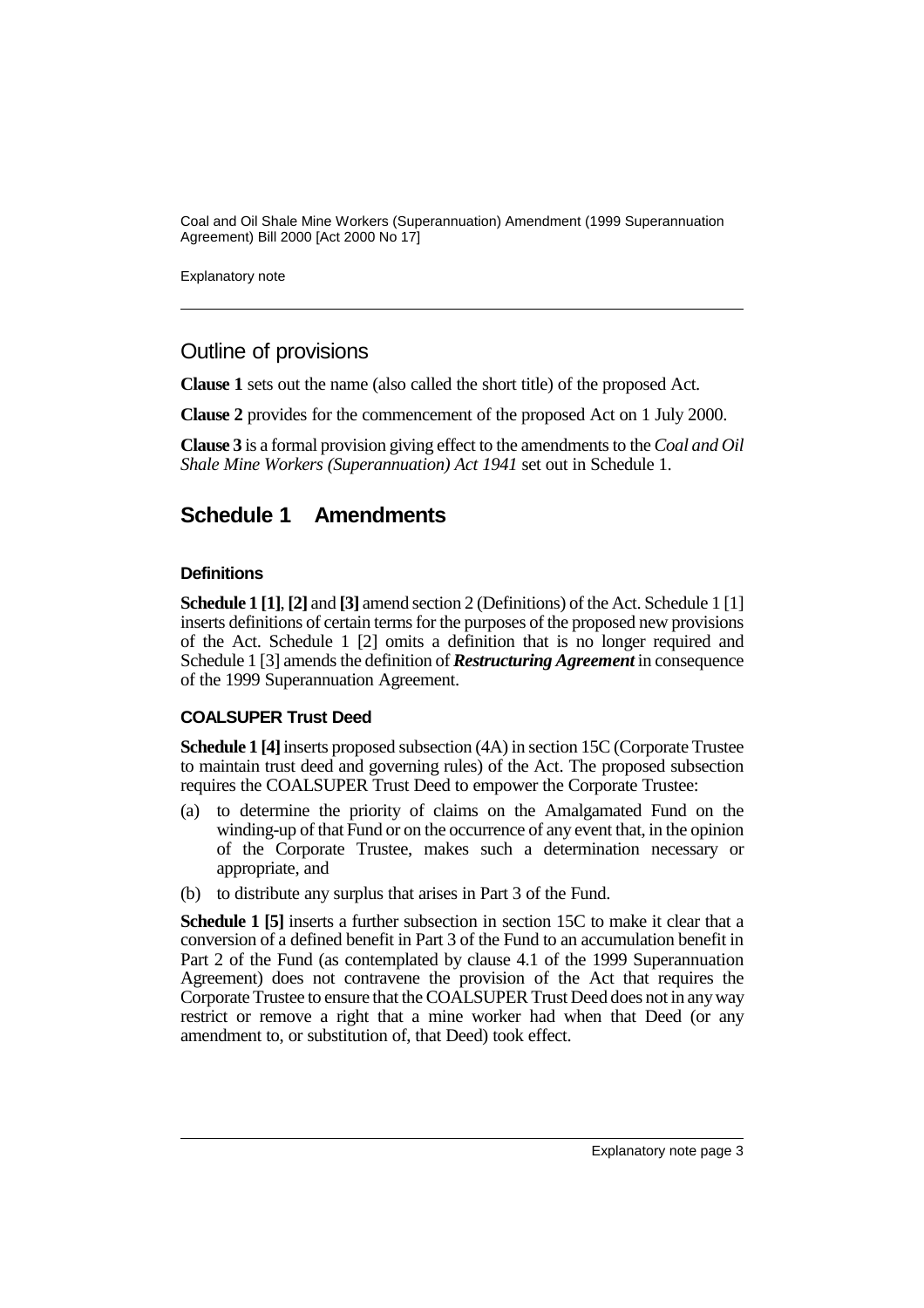Explanatory note

#### **Amalgamated Fund**

**Schedule 1 [6]** inserts proposed subsection (3) in section 18 (COALSUPER Retirement Income Fund (the Amalgamated Fund)) of the Act. The proposed subsection specifies certain reserves and accounts (including the pension account) that are to be established in the Amalgamated Fund.

**Schedule 1 [8]** repeals section 18C (1) and (2) of the Act. Section 18C is concerned with the pension account, which is used to fund the payment of benefits under Part 3 of the Fund. Schedule 1 [8] inserts a new section 18C (1), which provides for the pension account to be divided into the following 2 sub-accounts:

- (a) the Joint Coal Board sub-account (which is to fund all Part 3 liability under the current provisions of the Act and the COALSUPER Trust Deed), and
- (b) the Column 5 pensions increase and indexation sub-account (which is to fund the new increases in, and indexation of, the Column 5 pensions).

**Schedule 1 [7]** and **[9]**–**[13]** make amendments consequential on Schedule 1 [6] and [8].

**Schedule 1 [14]** amends section 19 of the Act (Contributions required to be paid to Amalgamated Fund) to give effect to the changes to the rates at which certain payments are currently made to the Fund, and changes to the accounts and reserves into which those payments are made, in respect of mine workers who elect to convert their entitlement in Part 3 of the Fund to an entitlement in Part 2 of the Fund or who are otherwise not members of Part 3 of the Fund.

## **Unfunded liability of Part 3 of Fund**

Employer contributions to the Amalgamated Fund at a weekly rate equal to the *special rate* reduce the unfunded liability of Part 3 of the Fund.

Currently, section 19 (7) of the Act sets the special rate at:

- (a) 5.5% of the Reference Rate, or
- (b) such other rate as may be fixed by the Corporate Trustee by determination published in the Gazette:
	- (i) after considering a report of an actuary, and
	- (ii) with the agreement of the parties to the Restructuring Agreement.

**Schedule 1 [16]** repeals and re-enacts section 19 (7) so as to provide that the special rate is such rate as may be fixed from time to time by the Corporate Trustee by determination published in the Gazette after considering a report of the actuary and with the agreement of the shareholders of the Corporate Trustee.